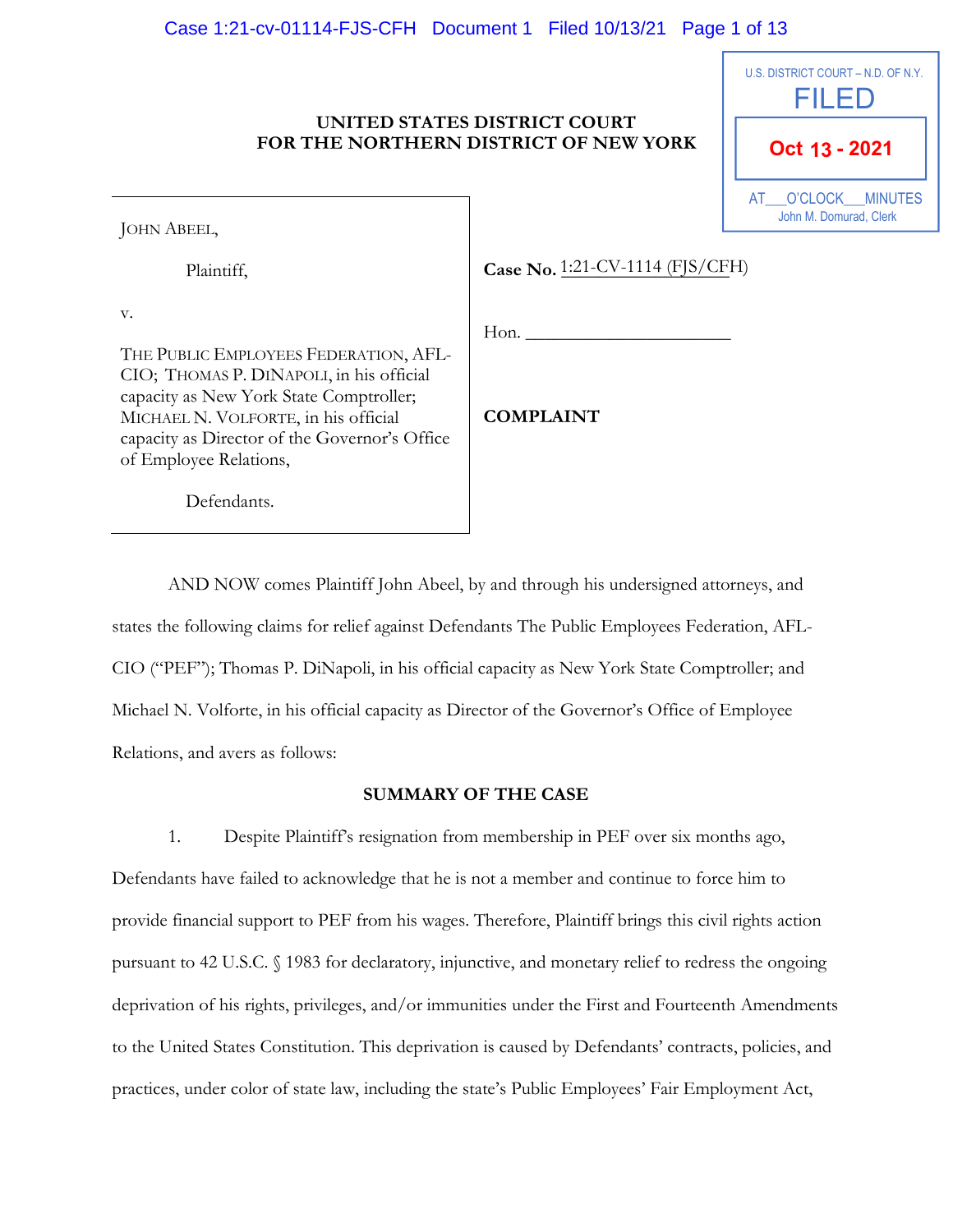### Case 1:21-cv-01114-FJS-CFH Document 1 Filed 10/13/21 Page 2 of 13

N.Y. Civ. Serv. Law, art. 14 (the "Taylor Law"), in which Defendants have and continue to have union dues or fees seized from Plaintiff's wages even though he has resigned and objects to financially supporting PEF.

2. The United States Supreme Court has held that the First Amendment to the Constitution of the United States prohibits the government and unions from compelling nonmember public employees to pay dues or fees to a union as a condition of employment. *See Janus v. AFSCME, Council 31*, 138 S. Ct. 2448, 2486 (2018). Defendants are violating Plaintiff's constitutional rights by deducting payments of union dues or fees from his wages as a condition of employment.

3. Despite Plaintiff's resignation from union membership, PEF has continued to act in concert with the state of New York, by and through its agents and officials, to seize and to accept union dues or fees from his wages, violating his First and Fourteenth Amendment rights to free association, self-organization, assembly, petition, and freedoms of speech, thought, and conscience.

4. Additionally, PEF has acted in concert with the state, by and through its agents and officials, to deduct and to accept union dues or fees from Plaintiff's wages without providing him any meaningful notice or opportunity to object to the ongoing deductions, the process by which the money is withheld, or the ways in which his money is used, violating his Fourteenth Amendment right to due process.

5. Because Defendants continue to deduct union dues or fees from Plaintiff's wages in violation of his constitutional rights, Plaintiff seeks injunctive and declaratory relief against all Defendants, compensatory and nominal damages against PEF, and attorneys' fees and costs pursuant to 42 U.S.C. § 1988.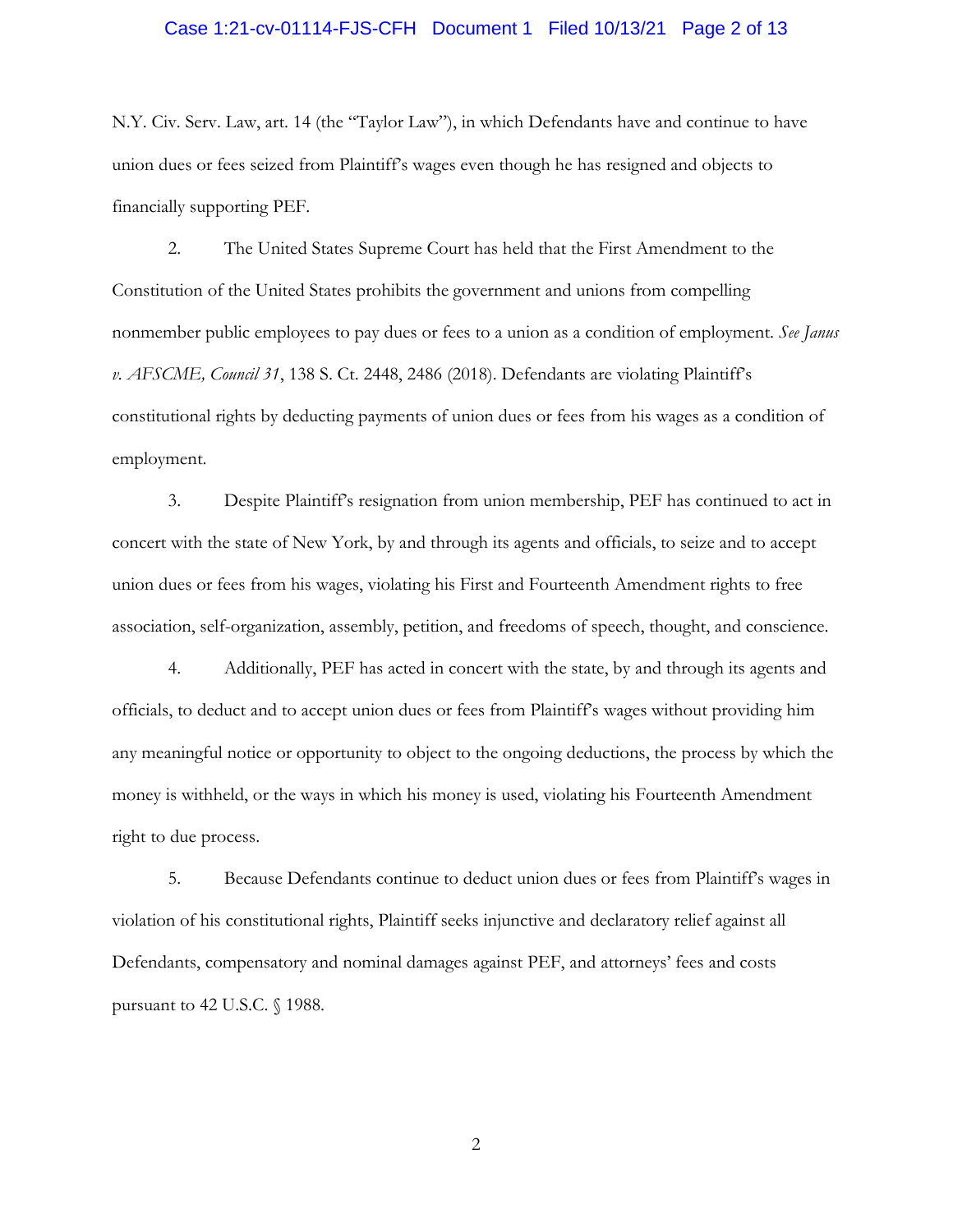#### **JURISDICTION AND VENUE**

6. This action arises under the Constitution and laws of the United States of America, including the Federal Civil Rights Act of 1871, 42 U.S.C. § 1983, to redress the deprivation, under color of state law, of Plaintiff's rights, privileges, and immunities under the Constitution of the United States, and particularly the First and Fourteenth Amendments thereto, and 42 U.S.C. § 1988.

7. This Court has jurisdiction over Plaintiff's claims pursuant to 28 U.S.C. § 1331 because his claims arise under the United States Constitution—and 28 U.S.C. § 1343—because he seeks relief under 42 U.S.C. § 1983.

8. This action is an actual controversy in which Plaintiff seeks a declaration of his rights under the Constitution of the United States. Pursuant to 28 U.S.C.  $\%$  2201 and 2202, this Court may declare plaintiffs' rights and grant further necessary and proper relief, including injunctive relief, pursuant to Federal Rule of Civil Procedure 65.

9. Venue is proper in this Court under 28 U.S.C. § 1391(b) because one or more defendants are domiciled in, and operate or do significant business in, this judicial district, and a substantial part of the events giving rise to the claims in this action occurred in this judicial district.

#### **PARTIES**

10. Plaintiff John Abeel is a "public employee" within the meaning of the Taylor Law, *see* N.Y. Civ. Serv. Law § 201.7 (McKinney 2020), employed by the New York Department of Education as a Research and Collections Technician. Plaintiff is employed in a bargaining unit represented exclusively for purposes of collective bargaining by PEF. Plaintiff has not been a member of PEF since the date of his resignation letter.

11. Defendant PEF is an "employee organization" within the meaning of the Taylor Law. See N.Y. Civ. Serv. Law  $\Diamond$  201.5. Pursuant to the collective bargaining agreement ("CBA") between PEF and the State of New York, PEF represents Plaintiff exclusively for purposes of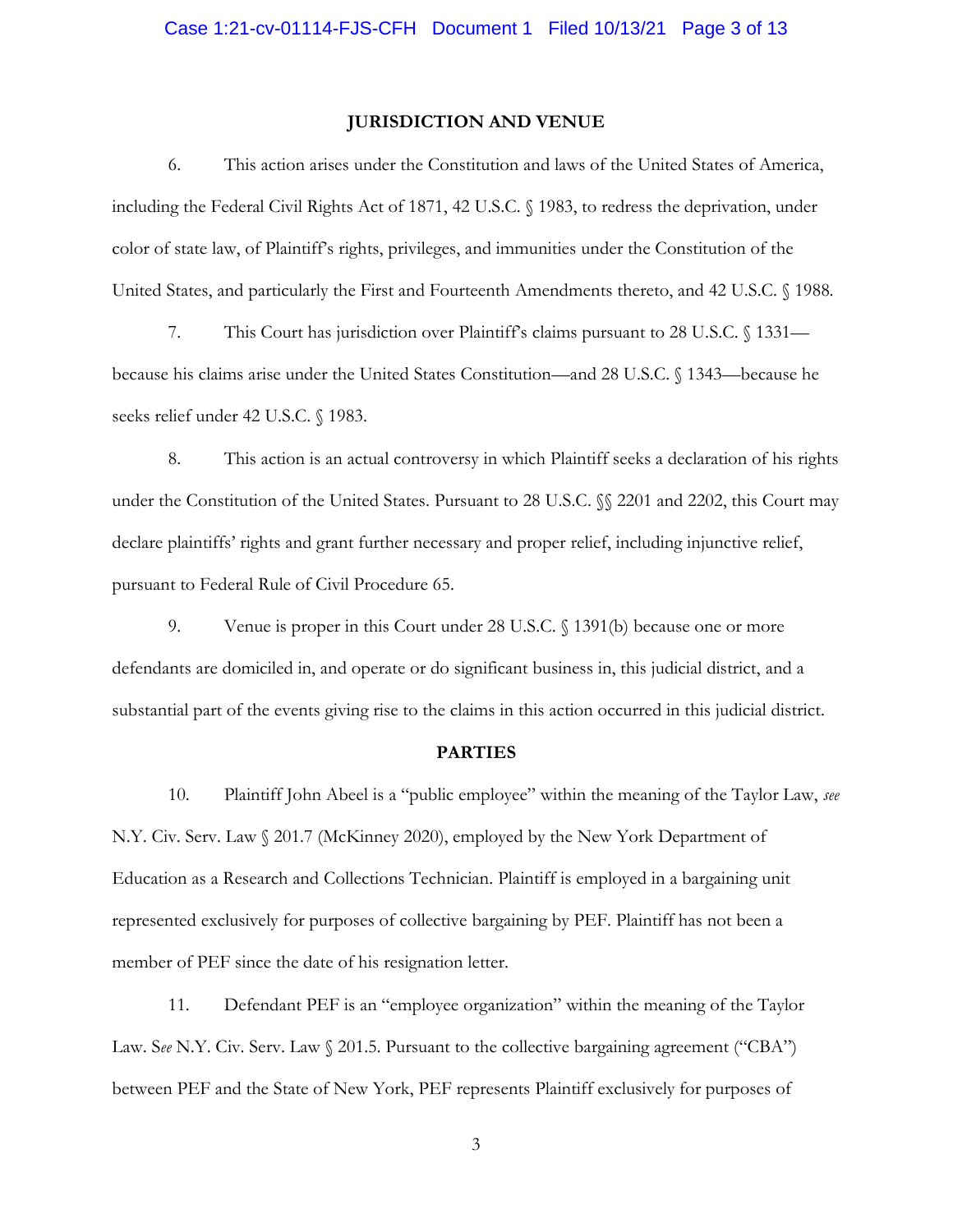# Case 1:21-cv-01114-FJS-CFH Document 1 Filed 10/13/21 Page 4 of 13

collective bargaining with the state. PEF maintains a place of business at 1168-70 Troy-Schenectady Road, Albany, New York, and conducts its business and operations throughout the state of New York, including the Northern District of New York.

12. Defendant Thomas P. DiNapoli, in his official capacity as the New York State Comptroller, is responsible for, among other things, issuing wages to state employees, including to Plaintiff. He oversees the payroll system for the state, which includes processing all payroll deductions, including union dues or fees deductions pursuant to the requirements of the CBA and the Taylor Law. Mr. DiNapoli is sued in his official capacity.

13. Defendant Michael N. Volforte is the Director of the Governor's Office of Employee Relations. On information and belief, Mr. Volforte negotiated, entered into, and/or is the signatory to, on behalf of the state, the CBA, which governs the terms and conditions of Plaintiff's employment. Mr. Volforte is sued in his official capacity.

### **FACTUAL ALLEGATIONS**

14. Acting in concert under color of state law, the State of New York, by and through Defendant Volforte, in his official capacity, and PEF have entered into the CBA that controls the terms and conditions of Plaintiff's employment. Relevant portions of the CBA are attached hereto as "Exhibit A," and incorporated by reference herein.

15. Article 4 of the CBA provides for certain rights to PEF as an "employee organization," including the right to "exclusive payroll deduction of membership dues." Ex. A, art. 4, section 4.2.

16. State law requires Plaintiff's employer, the New York State Department of Education, to extend to PEF the right to dues deductions from the wages of its employees.

17. Specifically, the Taylor Law provides that "[a] public employer shall extend to an employee organization certified or recognized pursuant to this article the following rights: . . . (b) to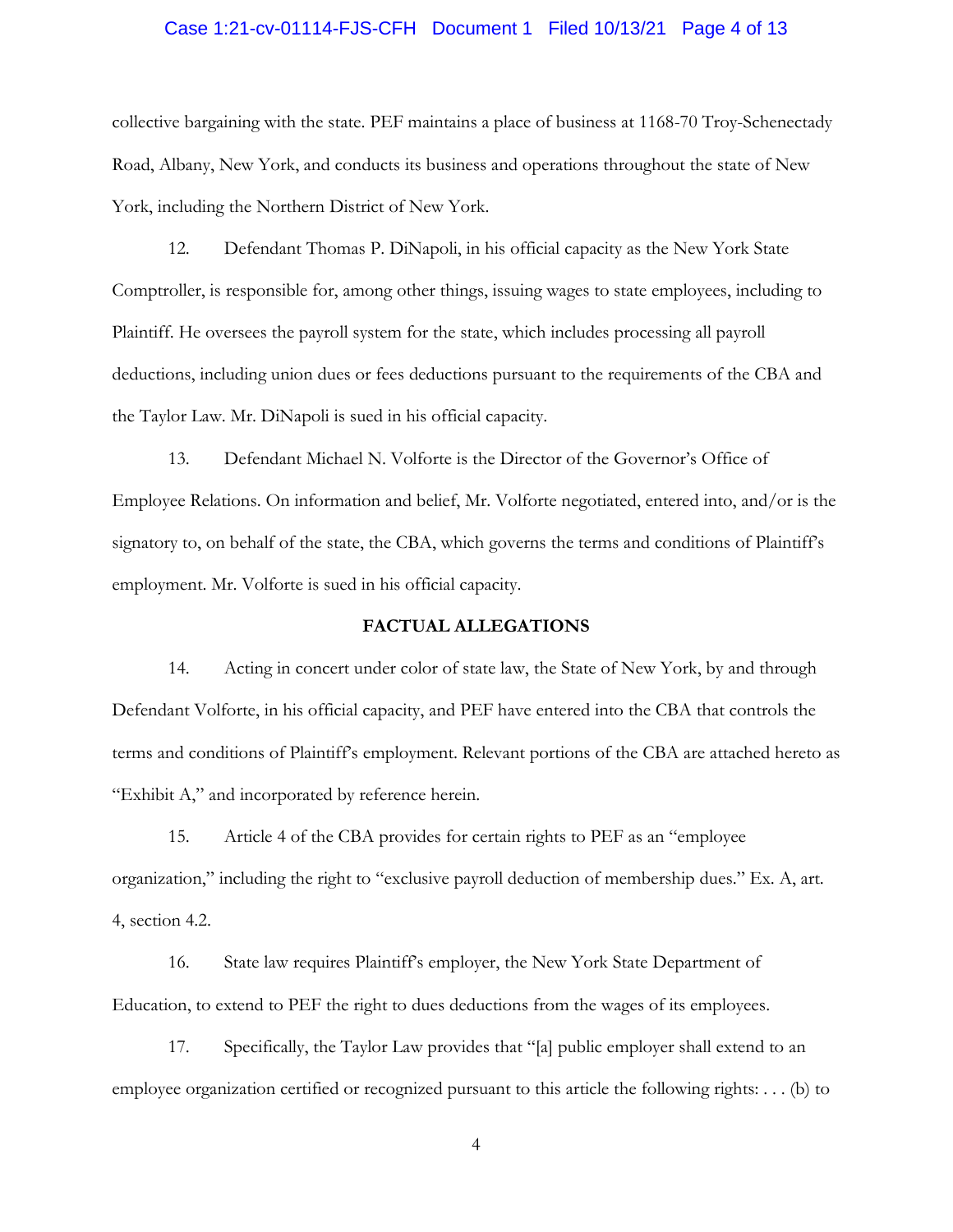# Case 1:21-cv-01114-FJS-CFH Document 1 Filed 10/13/21 Page 5 of 13

membership dues deduction, upon presentation of dues deduction authorization cards signed by individual employees. . . ." N.Y. Civ. Serv. Law § 208.1.

18. The Taylor Law also provides that "[t]he right to such membership dues deduction shall remain in full force and effect until: (i) an individual employee revokes membership in the employee organization in writing in accordance with the terms of the signed authorization." N.Y. Civ. Serv. Law § 208.1.

19. In 2018, the Office of the New York State Comptroller, led by Defendant DiNapoli, issued State Agencies Bulletin No. 1664-1, which affects "employees who are seeking to initiate or terminate deductions for union dues." The bulletin states that agencies should "notify employees to contact their union" to terminate dues or membership status.

20. Plaintiff became a member of PEF after beginning his state employment in or about 2017.

21. On March 18, 2021, Plaintiff resigned his union membership with PEF and revoked his union dues deductions authorization via letters sent to PEF and Defendant DiNapoli.

22. Defendant PEF never responded to Plaintiff's letter.

23. Defendant DiNapoli, by and through the Office of the State Comptroller, Bureau of State Payroll Services, responded to Plaintiff's letter by letter dated April 1, 2021.

24. Defendant DiNapoli's letter advised Plaintiff that if he wished to terminate his union membership then he must contact PEF to do so, and that his dues deductions would be "discontinued" only when "we are notified by the union that your union membership has been terminated."

25. No Defendant, or agent or official thereof, has confirmed that Plaintiff is no longer a member of PEF.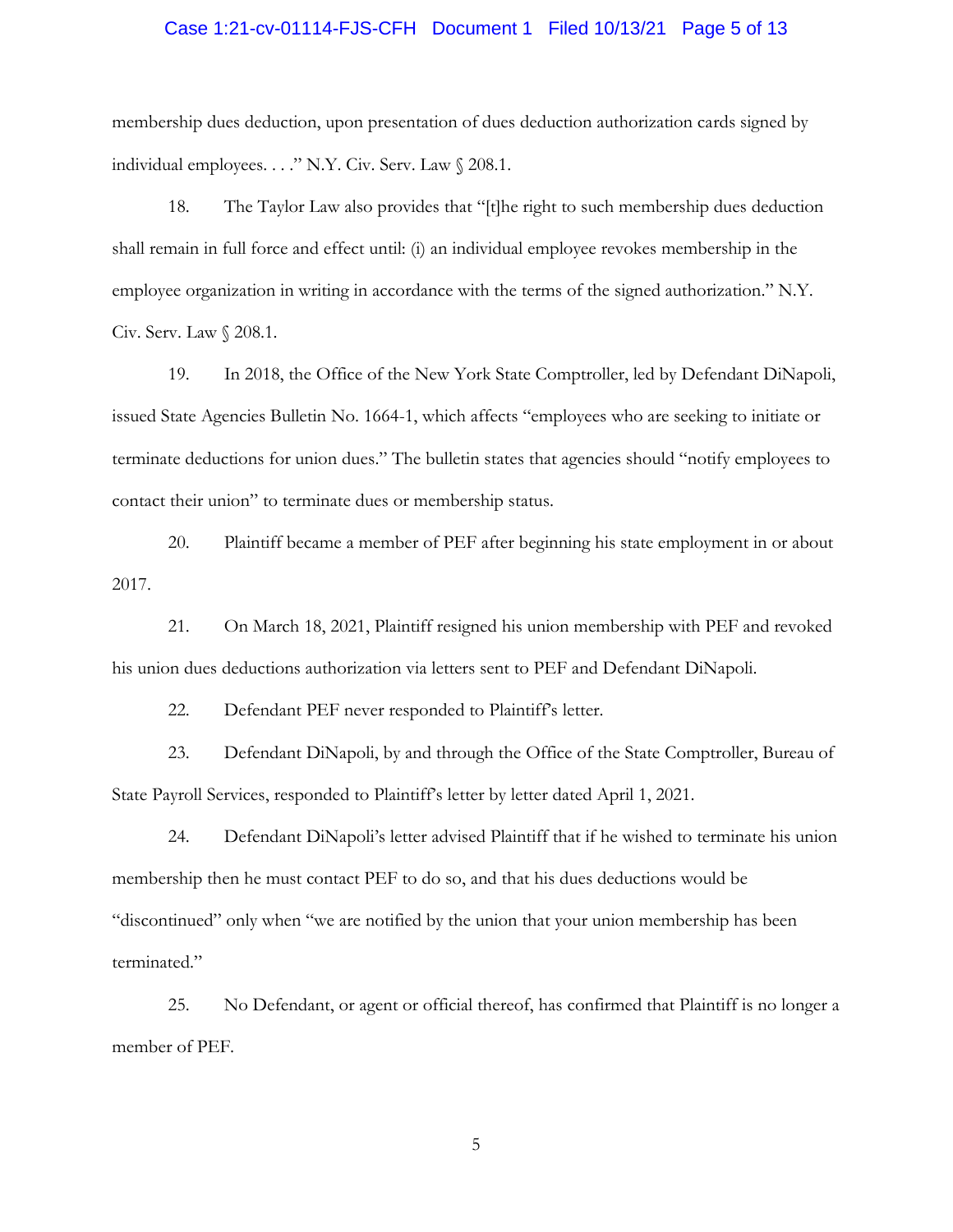# Case 1:21-cv-01114-FJS-CFH Document 1 Filed 10/13/21 Page 6 of 13

26. Defendants have refused to stop deducting union dues from Plaintiff's wages for PEF as of the date of his membership resignation from PEF.

27. Defendants never provided Plaintiff with written notice of his constitutional rights, including the right as a nonmember to choose not to pay any union dues or fees to PEF or to due process, including notice and an opportunity to object to how any nonconsensual union dues or fees taken from him are used.

28. No Defendant or any agent or official of Defendants asked Plaintiff to agree to pay money to PEF while not a member of PEF, or to otherwise waive any constitutional rights, following his resignation from PEF membership.

29. Plaintiff never received notice from Defendants that he had the constitutional right not to pay union dues or fees to PEF when he was not a member of PEF.

30. Plaintiff never waived his constitutional right as a nonmember not to pay union dues or fees to PEF.

31. Defendant DiNapoli, acting in concert with PEF pursuant to the CBA, the Taylor Law, and their joint policies and practices, refuses to immediately end union dues deductions from Plaintiff's wages upon Plaintiff's membership resignation.

32. Defendants, pursuant to the CBA, the Taylor Law, other agreements between them, and/or their joint policies and practices, are acting in concert under color of state law to collect, distribute, accept, and/or retain union dues or fees deducted from Plaintiff's wages subsequent to his membership resignation.

33. Continually since on or about March 18, 2021, Defendant DiNapoli, in his official capacity as New York State Comptroller and acting in concert with PEF, has continued to deduct purported union dues or fees from Plaintiff's wages.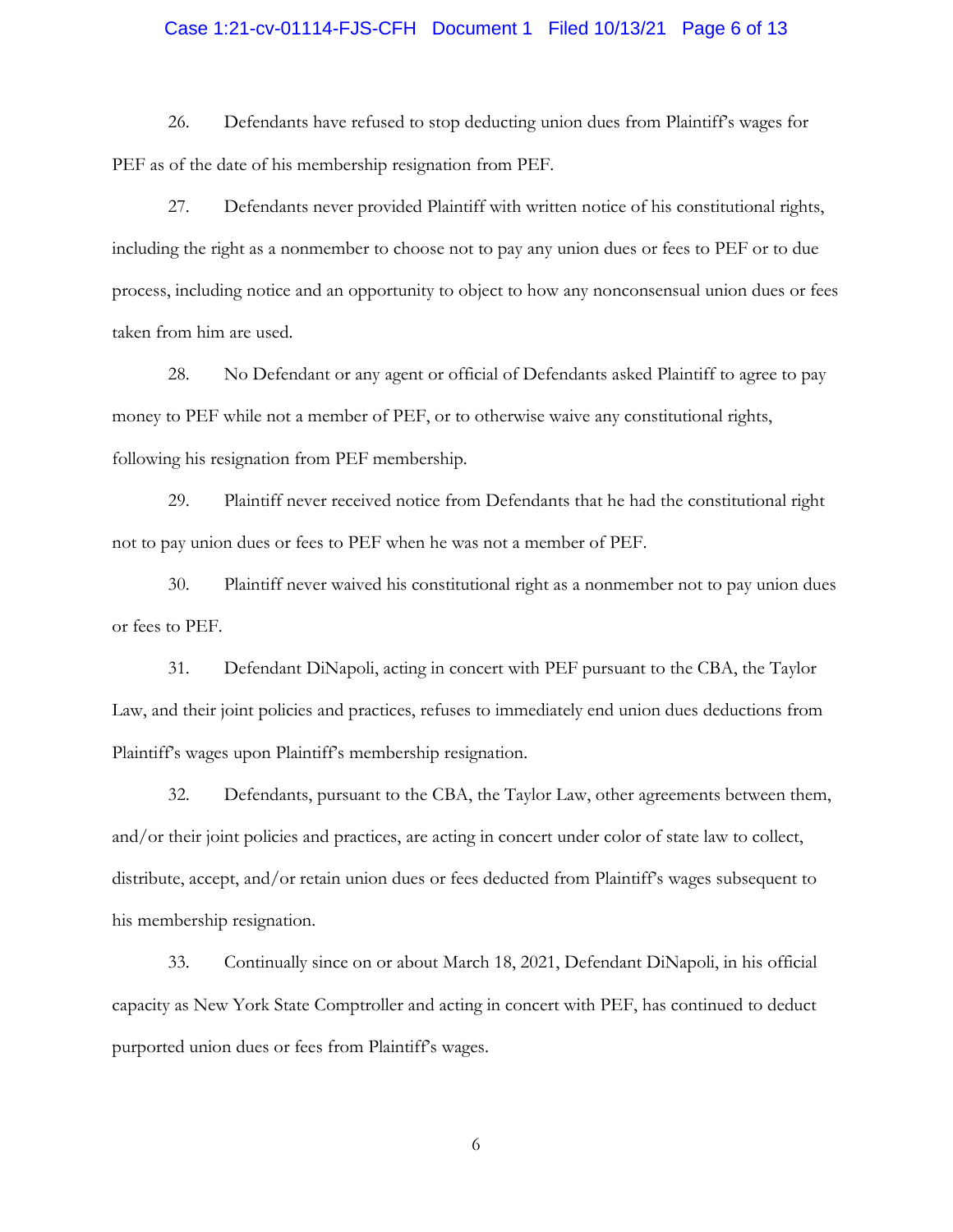# Case 1:21-cv-01114-FJS-CFH Document 1 Filed 10/13/21 Page 7 of 13

34. Continually since on or about March 18, 2021, PEF has continued to take, receive, and/or accept purported union dues or fees from Plaintiff's wages.

35. Defendants have taken and continue to take and have accepted and continue to accept purported union dues or fees from Plaintiff's wages against his will and without his consent.

36. Defendants, acting in concert under color of state law, have not provided Plaintiff with meaningful notice or opportunity to object to the deductions, the process by which the money is deducted, or the ways in which his money is used.

37. On information and belief, PEF uses the financial support forcibly seized from Plaintiff as a nonmember for purposes of political speech and activity, among other purposes.

38. Plaintiff objects to the compelled association with and financial subsidization of any activities of PEF and/or its affiliates for any purpose.

#### **CLAIMS FOR RELIEF**

#### **COUNT ONE**

(Violation of 42 U.S.C. § 1983 and the Constitution of the United States)

39. Plaintiff re-alleges and incorporates by reference all allegations contained in the foregoing paragraphs of this Complaint as if fully set forth herein.

40. The First Amendment to the Constitution of the United States protects the associational, free speech, and free choice rights of United States citizens, and the Fourteenth Amendment to the Constitution of the United States incorporates the protections of the First Amendment against the States.

41. The First Amendment requires that "[n]either an agency fee nor any other payment to the union may be deducted from a nonmember's wages, nor may any other attempt be made to collect such a payment, unless the employee affirmatively consents to pay." *Janus*, 138 S. Ct. at 2486.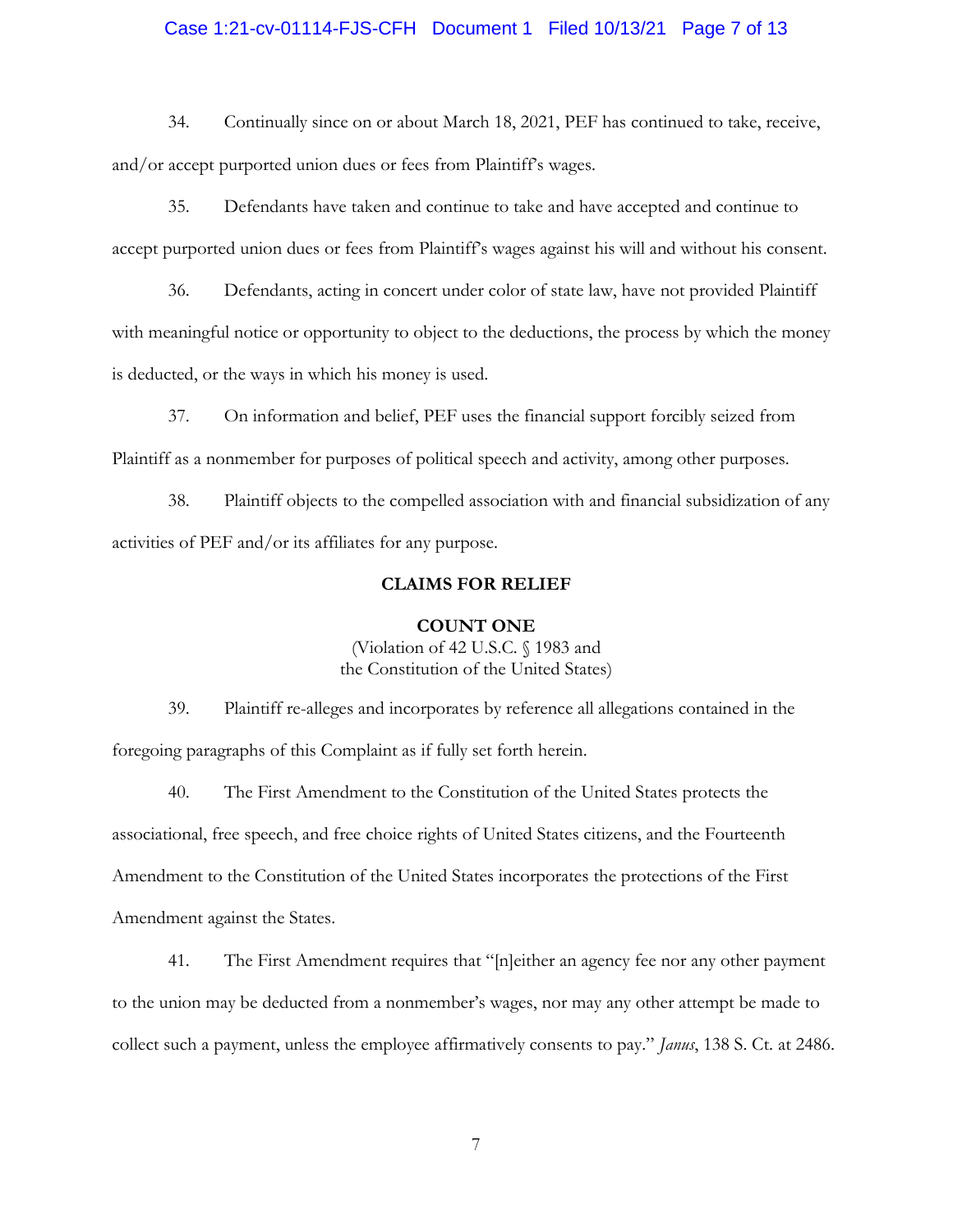# Case 1:21-cv-01114-FJS-CFH Document 1 Filed 10/13/21 Page 8 of 13

42. Sections 201 and 208 of the Taylor Law and the CBA, on their face and/or as applied by Defendants, authorize and/or require the State of New York, by and through its agents, and PEF to force public employees to remain union members and/or full dues payers despite their expressed intention to resign union membership and to end financial support of a union, in violation of public employees' rights under the First Amendment.

43. The Taylor Law, on its face and/or as applied by Defendants, permits Defendants to require that employees maintain unwilling allegiance to PEF and to financially support PEF and is, therefore, unconstitutional.

44. Defendants' actions, taken pursuant to the Taylor Law, the CBA, and their joint policies and practices, under color of state law, impinge on Plaintiff's exercise of his rights to free association, self-organization, assembly, petition, and freedoms of speech, thought, and conscience, as guaranteed by the First and Fourteenth Amendments to the Constitution of the United States.

45. The Taylor Law, on its face and/or as applied by Defendants, authorizes Defendants to violate Plaintiff's constitutional rights by deducting union dues or fees from his wages without his consent, in violation of the United States Constitution as explained in *Janus*.

46. Because Plaintiff is a nonmember employed in a bargaining unit represented exclusively for collective bargaining by PEF, the First Amendment protects him from being forced to financially support or otherwise be associated with PEF.

47. Because Plaintiff is not a member of PEF, the First Amendment protects him from having Defendant DiNapoli deduct nonconsensual financial support from his wages for PEF.

48. A valid waiver of constitutional rights requires clear and compelling evidence that the putative waiver was voluntary, knowing, and intelligent and that enforcement of the waiver is not against public policy. Defendants bear the burden of proving that these criteria are satisfied.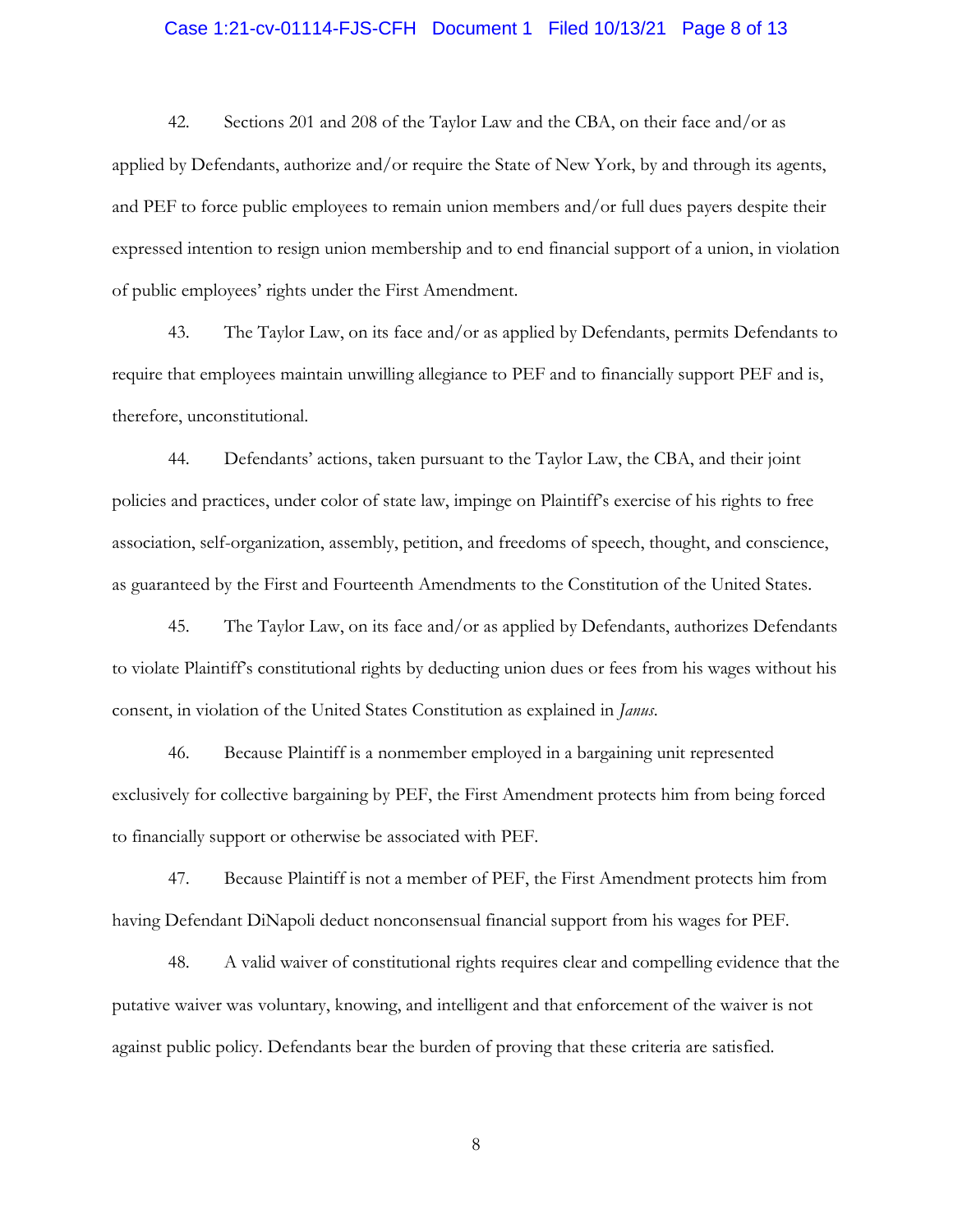# Case 1:21-cv-01114-FJS-CFH Document 1 Filed 10/13/21 Page 9 of 13

49. Plaintiff has not waived his constitutional right as a nonmember not to provide financial support via payroll deduction or other method to PEF.

50. Plaintiff has not waived his constitutional right not to financially support PEF after he became a nonmember following his resignation of membership in PEF.

51. PEF is acting in concert and under color of state law with the state of New York, by and through its agents, including Defendant DiNapoli, to seize and/or accept deductions of payments from Plaintiff's wages.

52. These forced payroll deductions violate Plaintiff's rights protected by the First and Fourteenth Amendments to the United States Constitution, and violate 42 U.S.C. § 1983, by causing him to provide financial support, including of the political activities and speech of PEF, without his consent.

53. Defendant DiNapoli is acting under color of state law in seizing payments from Plaintiff's wages via payroll deductions in concert with PEF and pursuant to state law, their joint policies and practices, and the provisions of the CBA between them, despite Plaintiff's status as a nonmember of PEF and his revocation of consent to payroll deductions.

54. Defendants, by deducting and collecting financial support from Plaintiff via payroll deduction despite his revocation of consent to dues deductions, and without clear and compelling evidence that he has waived his constitutional rights, are depriving Plaintiff of his First Amendment rights to free speech and association, as secured against state infringement by the Fourteenth Amendment of the United States Constitution and 42 U.S.C. § 1983.

55. As a direct result of Defendants' concerted actions, taken pursuant to state law, their CBA, and their joint policies and practices, Plaintiff:

a. is being prevented from exercising his rights and privileges not to fund and support the agenda, activities, expenses, and speech of a private organization;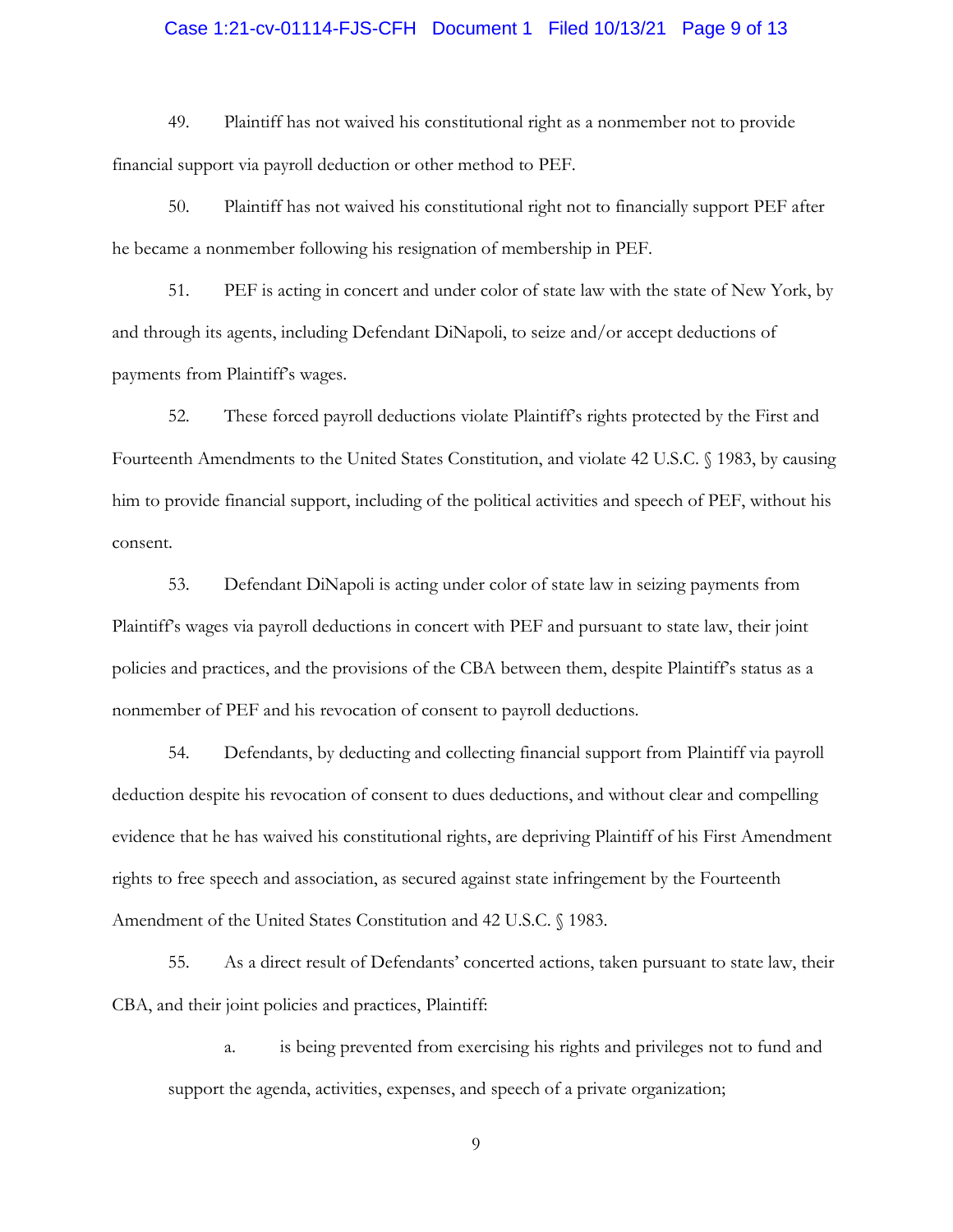### Case 1:21-cv-01114-FJS-CFH Document 1 Filed 10/13/21 Page 10 of 13

b. is being deprived of his civil rights guaranteed under the Constitution and

statutes of the United States; and

c. is suffering or has suffered monetary damages and other harm.

56. If not enjoined by this Court, Defendants and/or their agents will continue to effect the aforementioned deprivations and abridgments of Plaintiff's constitutional rights, thereby causing him irreparable harm.

#### **COUNT TWO**

(Violation of 42 U.S.C. § 1983 and the Constitution of the United States)

57. Plaintiff re-alleges and incorporates by reference all allegations contained in the foregoing paragraphs of this Complaint as if fully set forth herein.

58. The Fourteenth Amendment to the Constitution of the United States guarantees due process to citizens facing deprivation of liberty or property by state actors. *See Mathews v. Eldridge*, 424 U.S. 319, 348–49 (1976).

59. Additionally, public-sector unions and public employers have a responsibility to provide procedures that minimize constitutional impingement inherent in compelled association and speech and that facilitate the protection of public employees' rights. *See Chi. Tchrs. Union, Loc. No. 1 v. Hudson*, 475 U.S. 292, 307 & n.20 (1986).

60. Defendants have not implemented policies or procedures that are narrowly tailored to reduce the impingement on Plaintiff's constitutional rights, including the constitutionally required procedures and disclosures regarding the use of union dues or fees taken from him, as recognized in *Hudson*.

61. Defendants have not provided Plaintiff with notice of or a meaningful opportunity to object to the continued seizure of a portion of his wages via payroll deductions by Defendant DiNapoli or the use of his funds by PEF.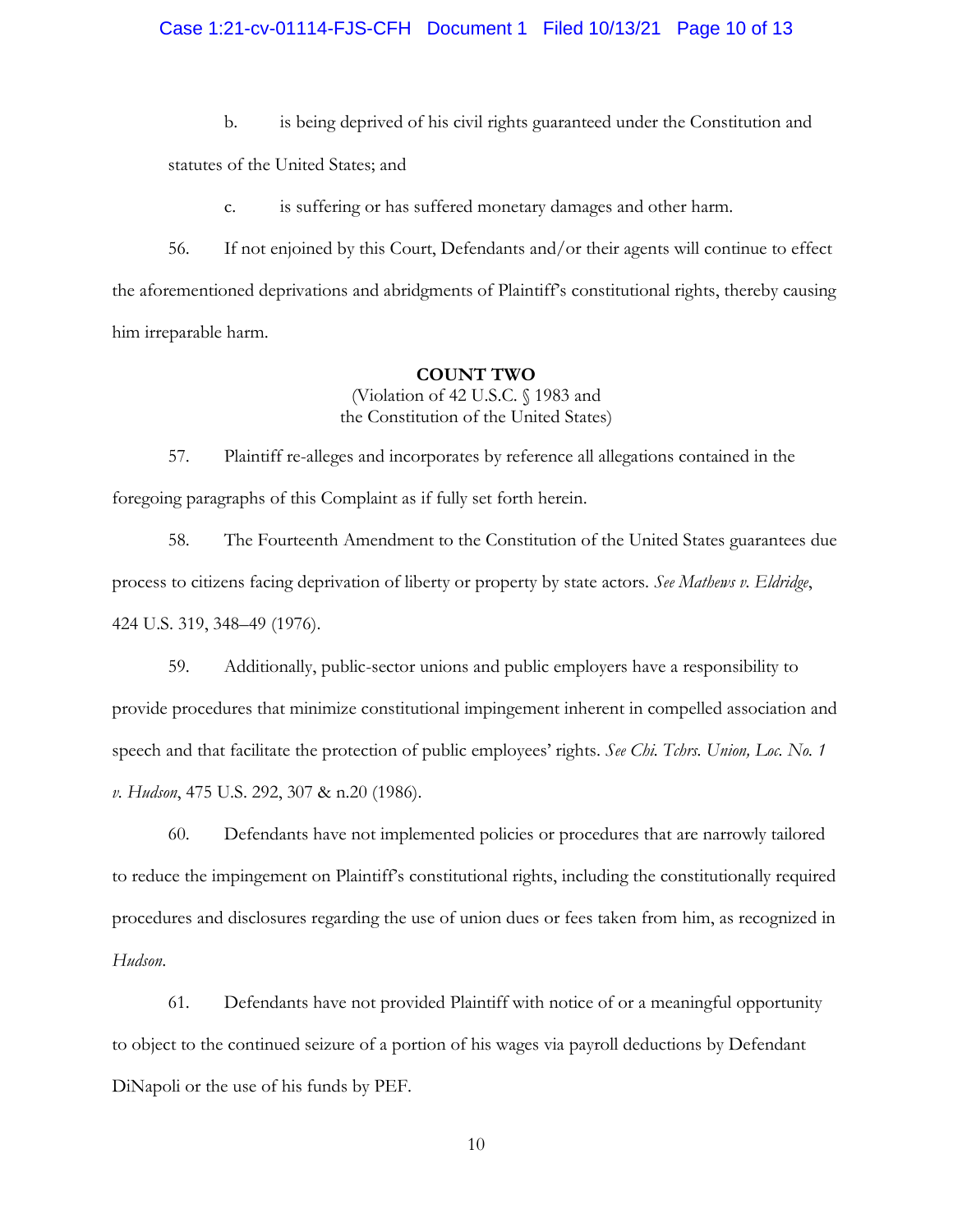### Case 1:21-cv-01114-FJS-CFH Document 1 Filed 10/13/21 Page 11 of 13

62. Plaintiff has never waived his due process rights, including his right not to subsidize the speech and activities of PEF.

63. As a direct result of Defendants' concerted actions, taken pursuant to state law, their CBA, and their joint policies and practices, Plaintiff:

a. is being prevented from exercising his rights and privileges to disassociate from and no longer support the agenda, activities, speech, and expenses of a private organization that he objects to supporting;

b. is being deprived of his civil rights guaranteed under the Constitution and statutes of the United States and has suffered monetary damages and other harm; and

c. is in imminent danger of suffering irreparable harm, damage, and injury inherent in the violation of First and Fourteenth Amendment rights, for which there is no adequate remedy at law.

64. If not enjoined by this Court, Defendants and/or their agents will continue to effect the aforementioned deprivations and abridgments of Plaintiff's constitutional rights, thereby causing him irreparable harm.

### **PRAYER FOR RELIEF**

WHEREFORE, Plaintiff prays that this Court order the following relief:

A. **Declaratory:** A judgment based upon the actual, current, and *bona fide* controversy between the parties as to the legal relations among them, pursuant to 28 U.S.C. § 2201 and Federal Rule of Civil Procedure 57, declaring:

i. that Defendants' actions in forcing Plaintiff to provide ongoing financial support of PEF as a union nonmember, and the Taylor Law provisions contained in N.Y. Civ. Serv. Law §§ 201.2 and 208.1, to the extent they relate to, authorize, and/or require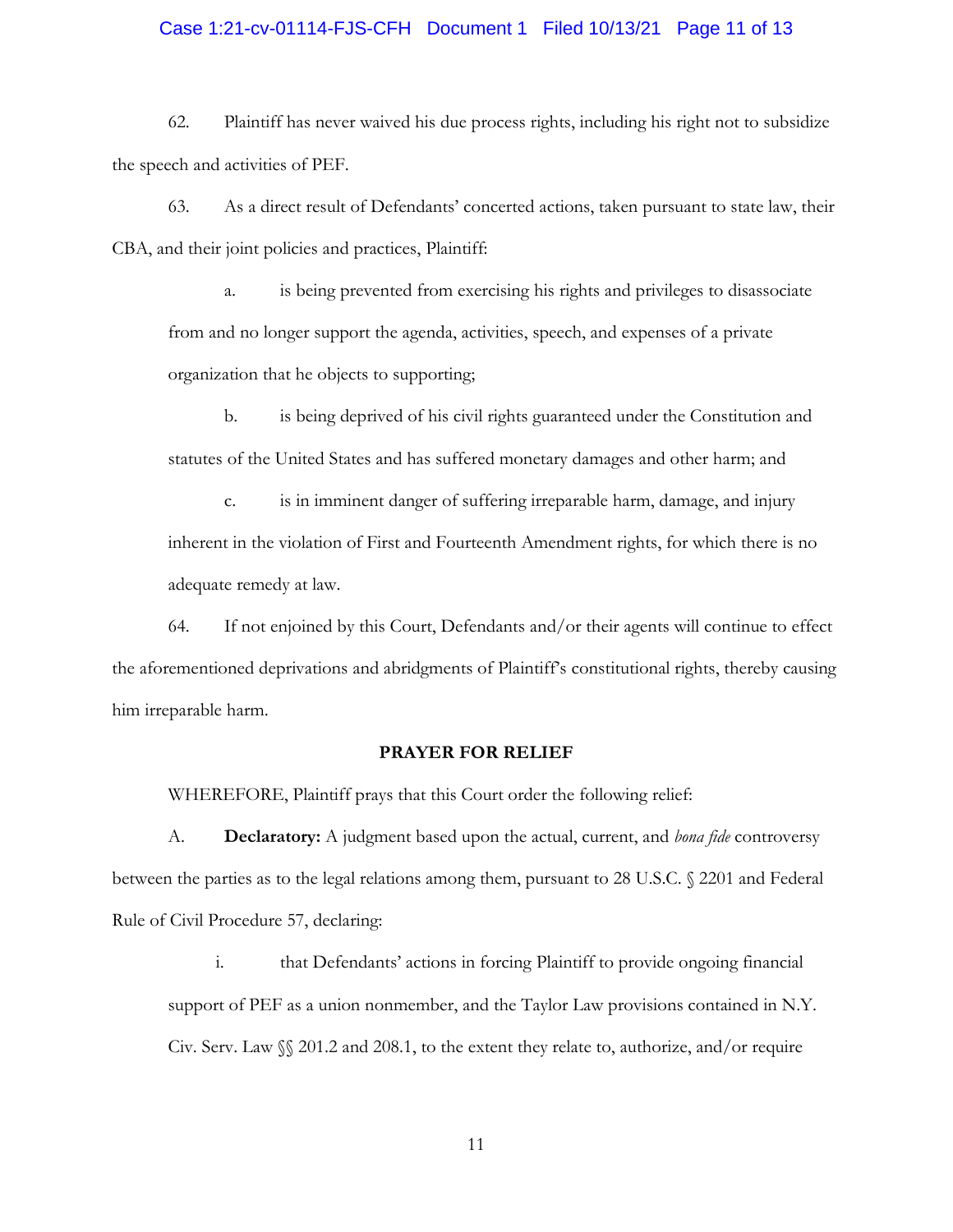#### Case 1:21-cv-01114-FJS-CFH Document 1 Filed 10/13/21 Page 12 of 13

Defendants to do so, on their face and/or as applied, violate the First and Fourteenth Amendments to the United States Constitution;

ii. that any taking of union dues or fees from Plaintiff after his resignation of membership in PEF and without proper constitutional notice and waiver violates his rights under the First and Fourteenth Amendments to the Constitution of the United States, and that any provisions in the Taylor Law, the CBA, or any other purported authorizations that authorize or require such deductions of union dues or fees are unconstitutional;

iii. or, alternatively, that the First and Fourteenth Amendments require PEF to provide Plaintiff with constitutionally adequate notice and a meaningful opportunity to object to the nonconsensual monies being seized from him and the purposes for which the monies are used, including the notice and procedures required by *Hudson*.

B. **Injunctive:** A permanent injunction requiring Defendants, their officers, employees, agents, attorneys, and all others acting in concert with them:

i. not to enforce against Plaintiff any provisions in the Taylor Law, the CBA, or any other purported authorizations for deducting dues that require him to provide financial support of PEF and/or its affiliates after resignation of his PEF membership without proper constitutional notice and waiver, or to otherwise engage in conduct or enforce any provisions of the Taylor Law or the CBA declared unconstitutional under Part B;

ii. not to collect any money from Plaintiff in the form of union dues or fees, through deductions from his wages or any other manner, or otherwise seek to enforce the terms of any purported authorizations for deducting dues;

iii. or, alternatively, to provide constitutionally adequate notice and procedures regarding the state's payroll deductions of forced financial support of PEF from Plaintiff's wages.